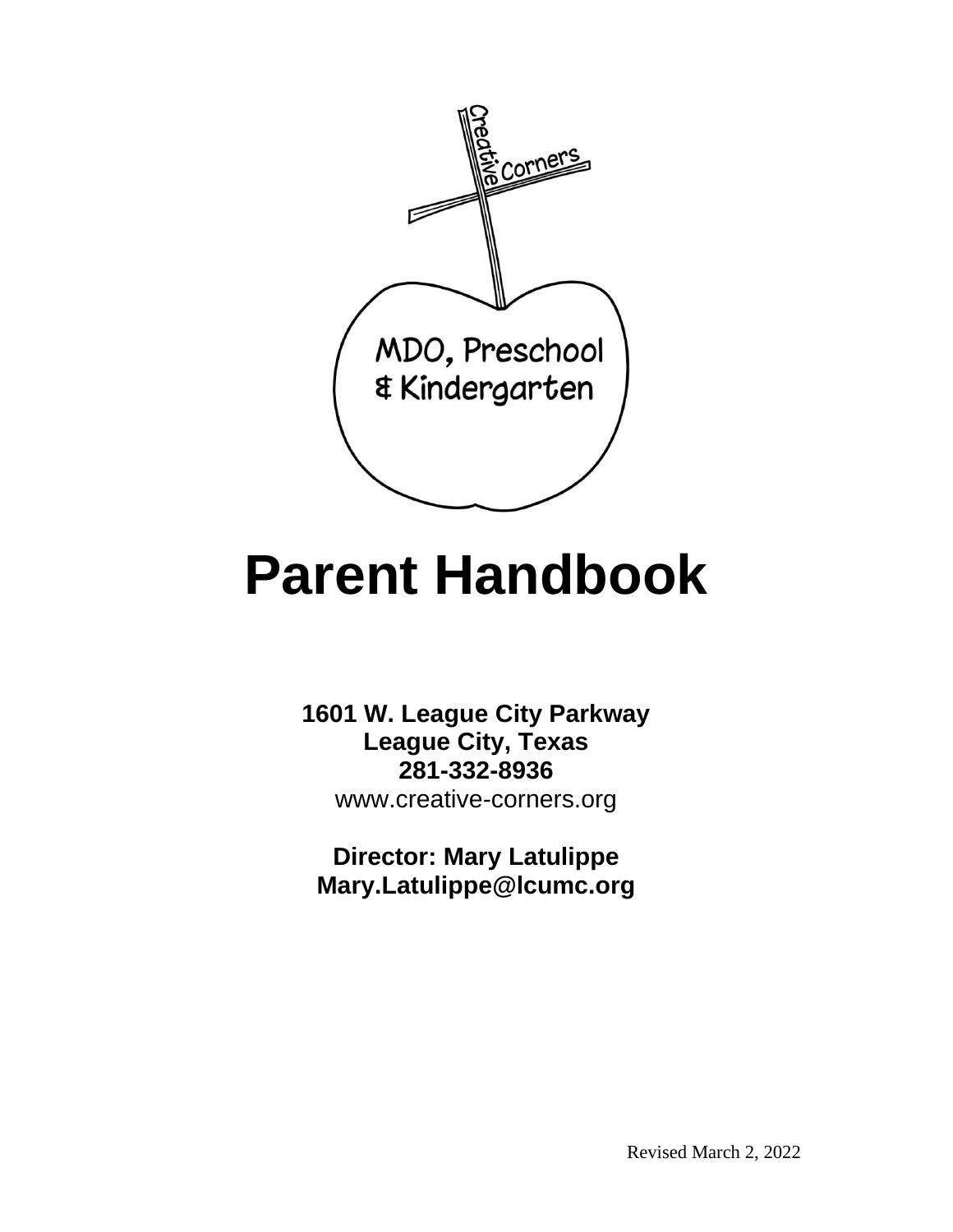# **Contents**

**Section 1. Overview**

| <b>Name of Organization</b>             | 5              |
|-----------------------------------------|----------------|
| <b>LCUMC Mission</b>                    | 5              |
| <b>Board of Directors</b>               | 5              |
| <b>Philosophy of Program</b>            | 5              |
| <b>Mission of the Program</b>           | 5              |
| <b>Goals</b>                            | 5              |
| <b>Curriculum</b>                       | 6              |
| <b>Hours of Operation</b>               | 6              |
| <b>State Licensing</b>                  | 6              |
| Director, Teachers and other staff      | 6              |
| <b>Accommodations for Children</b>      | 6              |
| <b>Registration Fee</b>                 | 7              |
| <b>Supplies</b>                         | 7              |
| <b>Down Payment</b>                     | $\overline{7}$ |
| <b>Kindergarten Withdrawal Fee</b>      | 7              |
| <b>Tuition Plan</b>                     | 7              |
| <b>Late Payments</b>                    | 7              |
| <b>Refund Policy</b>                    | 8              |
| <b>Withdrawal From School</b>           | 8              |
| <b>Communication w/Parents</b>          | 8              |
| <b>Parent/Child Contact Information</b> | 8              |
| <b>School Visits and Tours</b>          | 8              |
| <b>Parent Input &amp; Surveys</b>       | 9              |
| <b>Gang Free Zone</b>                   | 9              |

## **Section 2. Classroom Procedures**

| <b>Teacher to Student Ratios</b> | 9  |
|----------------------------------|----|
| <b>Classroom Schedules</b>       | 9  |
| Chapel                           | 9  |
| Holidays                         | 9  |
| <b>Class Placement</b>           | 9  |
| <b>Arrival Procedures</b>        | 9  |
| <b>Late Arrival</b>              | 10 |
| Departure                        | 10 |
| Late Pick Up                     | 10 |
| <b>Authorized Release</b>        | 10 |
| Attendance                       | 10 |
| <b>Early Check Out</b>           |    |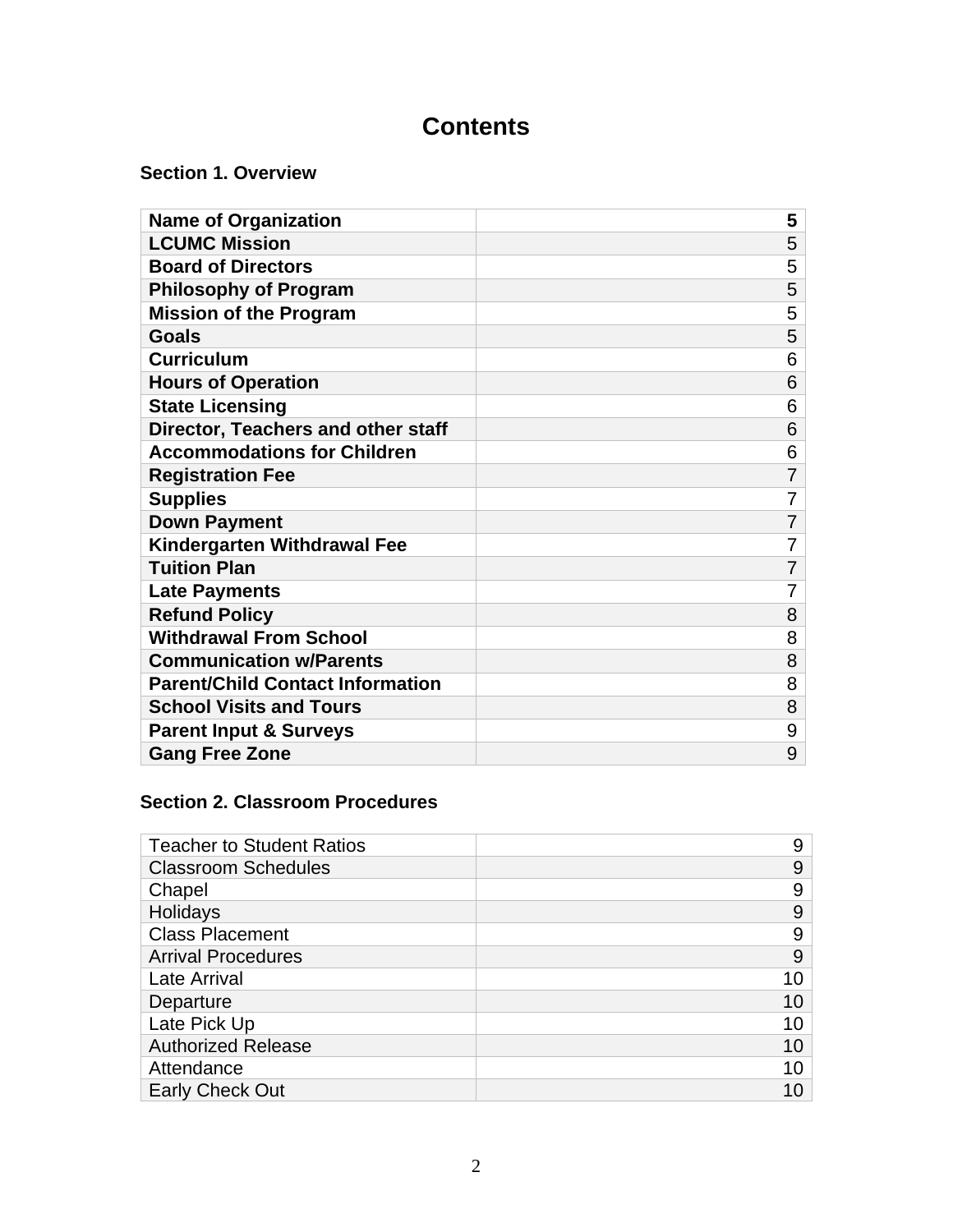| <b>Illnesses</b>                            | 10              |
|---------------------------------------------|-----------------|
| <b>Immunization Record</b>                  | 11              |
| <b>Medication Policy</b>                    | 11              |
| Visual & Auditory Screening                 | 11              |
| Clothing                                    | 11              |
| <b>Backpacks</b>                            | 12 <sub>2</sub> |
| <b>Nutrition Education &amp; Procedures</b> | 12              |
| Lunch                                       | 12              |
| Snacks                                      | 12              |
| <b>Food Allergies</b>                       | 12              |
| <b>Toilet Training</b>                      | 13              |
| Napping                                     | 13              |
| <b>Pacifiers</b>                            | 13              |
| Safe Sleep                                  | 13              |
| <b>Toys</b>                                 | 13              |
| <b>Breastfeeding Accommodations</b>         | 13              |
| Sunscreen & Bug Spray                       | 13              |
| <b>Take Home Folders</b>                    | 13              |
| <b>Scholastic Book Club</b>                 | 13              |
| <b>Screen Time Policy</b>                   | 14              |
| <b>Physical Activity Plan</b>               | 14              |

## **Section 3. School Functions**

| 14 |
|----|
| 14 |
| 14 |
| 14 |
| 14 |
| 15 |
| 15 |
| 15 |
| 15 |
| 15 |
|    |

# **Section 4. Guidance & Discipline Policy**

| Overview                                 | 15 |
|------------------------------------------|----|
| Discipline Is                            | 15 |
| Discipline Is Not                        | 16 |
| <b>Consistent Inappropriate Behavior</b> | 16 |
| <b>Biting</b>                            | 16 |
| Withdrawal from Program                  | 17 |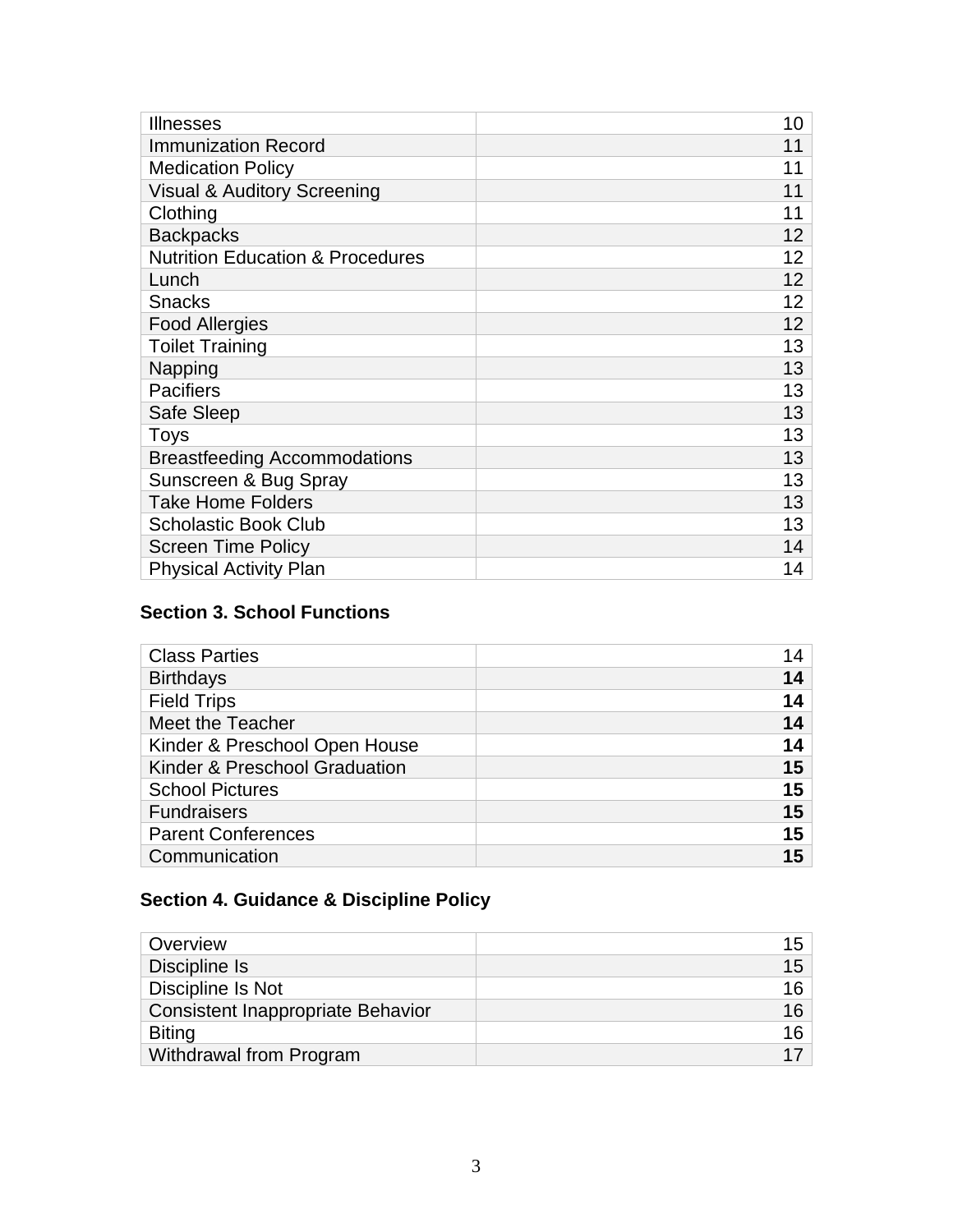## **Section 5. Child Abuse**

| <b>Child Abuse Reporting</b> |  |
|------------------------------|--|
|------------------------------|--|

# **Section 6. Emergency Preparedness Plan**

| Inclement Weather                |          |
|----------------------------------|----------|
| <b>Emergency Drills</b>          |          |
| Complete Emergency Plan Attached | Addendum |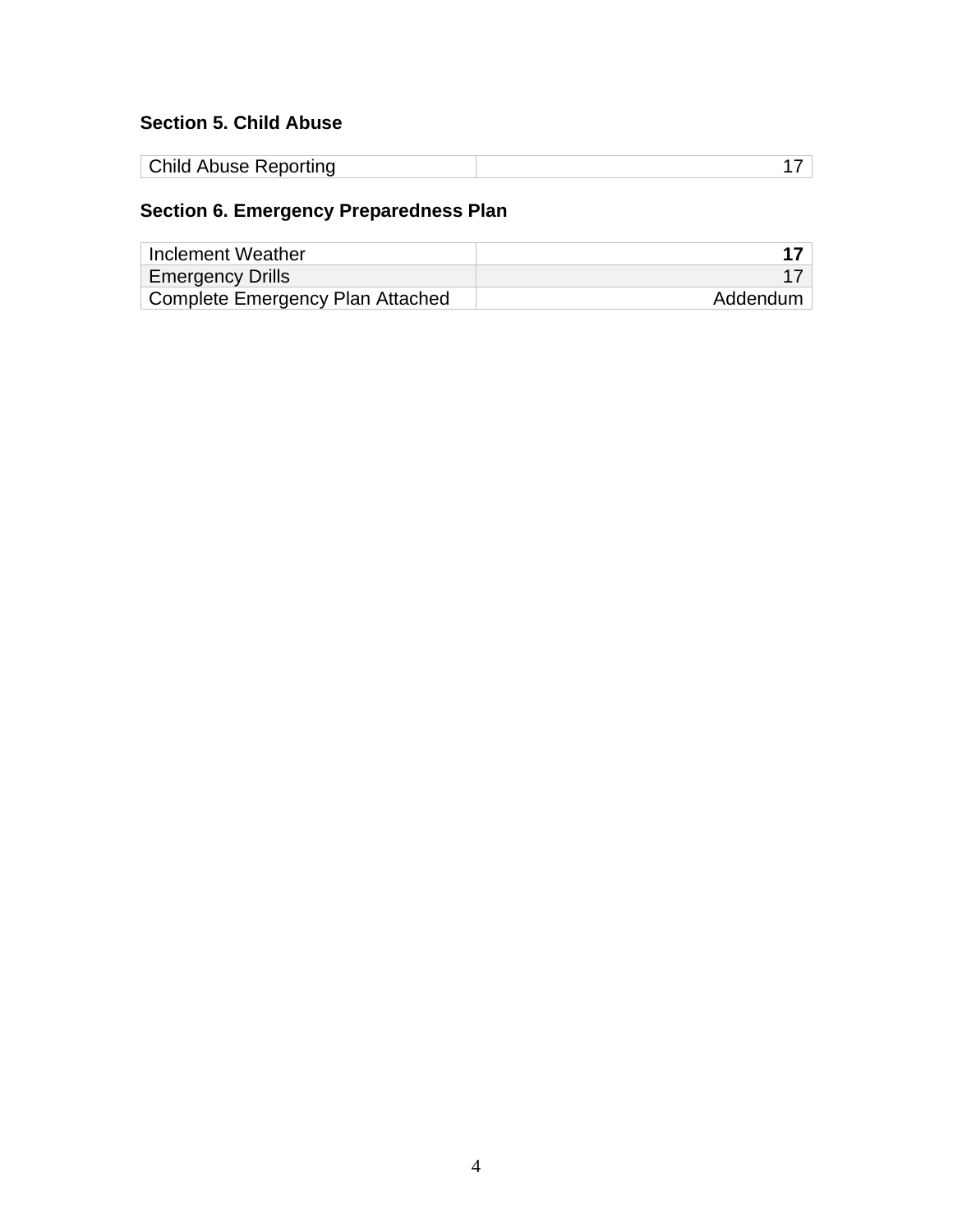#### **NAME OF ORGANIZATION**

The name of this organization is the Weekday Ministries Program, which consists of Creative Corners Preschool, Kindergarten, and Children's Day Out. Creative Corners Children's Day Out program is open to 18 months to 2-year-old children; Preschool is open to all 3- and 4-year-old children and Kindergarten includes children who are school age at 5.

#### **LEAGUE CITY UMC MISSION**

**Creative Corners is a mission of League City UMC. Through their time, prayers and gifts we have flourished for over 50 years. The families of Creative Corners are welcome at the programs at LCUMC. Twice a year the children perform at a church service and families are invited for the service.** 

#### **BOARD OF DIRECTORS**

The school is governed by a Board of Directors working in conjunction with the leadership of the church. The members of this year's Board are: Director- Mary Latulippe Chair- Carey Worrell Pastor- Joel McMahon Staff Representative- Misty Post Parent Representative- Casey Gerondale Church Representatives-Rebecca Prather, Cynthia Watkins, Lindsay Alexander, Sid Worthy, Cherie Singleton, Dawn Black, Tom Mooney LCUMC Children's Director- Andrea Pritchard

#### **PHILOSOPHY OF PROGRAM**

Creative Corners' early childhood program teaches children to think creatively so they will be successful in their future learning and education. Purposeful, intentional play is a mainstay in our program; emphasizing the importance of play in cognitive, emotional, social and physical development. A Christian focus is of additional importance at Creative Corners to support all learning. Bible stories and chapel encourage positive, moral decisions from a young age.

#### **MISSION**

The mission of Creative Corners is to equip each child in the program with strong academic foundations, encourage good character, and provide children nurturing love in a Christian environment.

#### **GOALS**

1. To provide enriching educational experiences for young children through a planned, concrete, experiential program that is appropriate for each child's stage of development.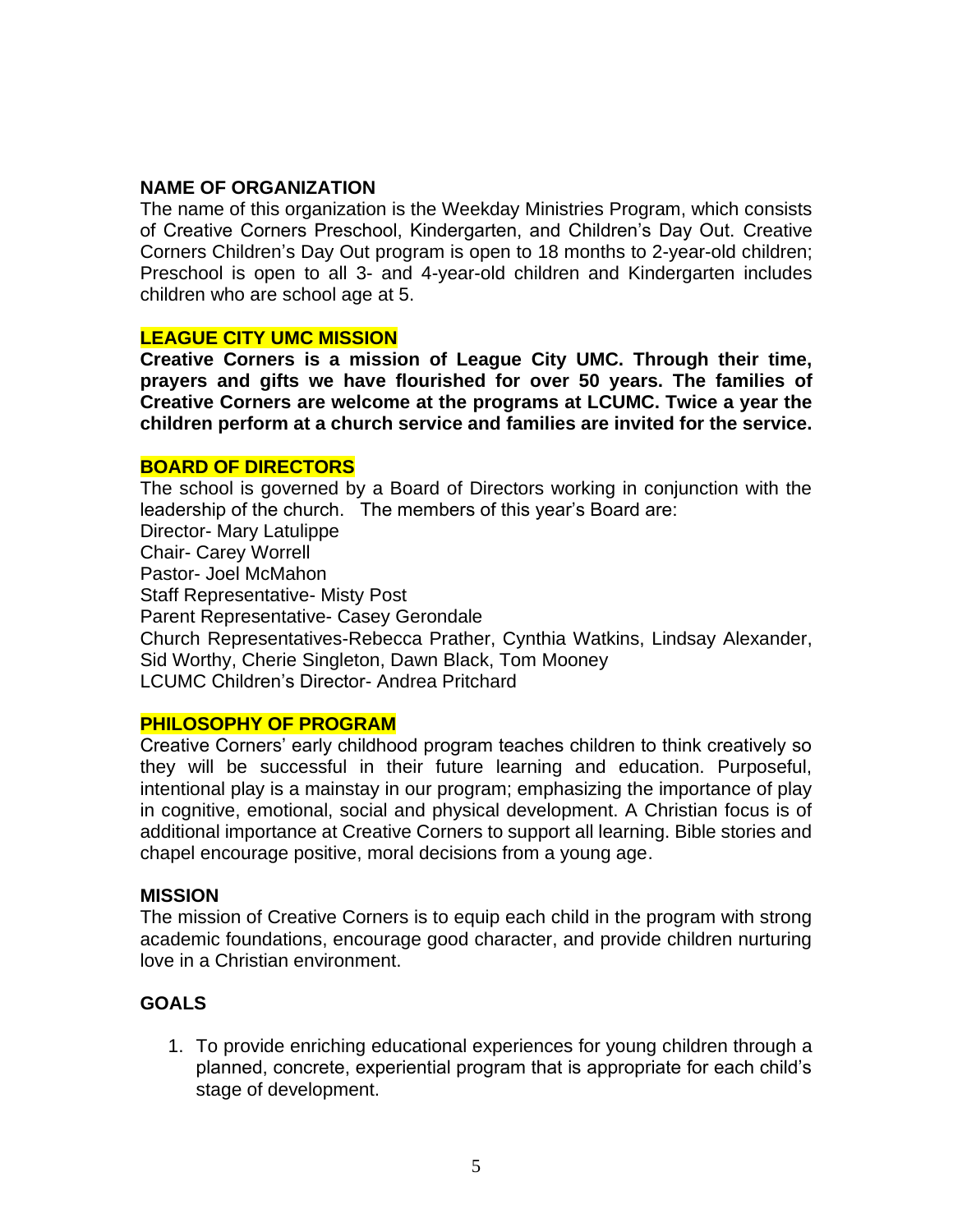- 2. To provide a Christian atmosphere for the care and nurturing of young children.
- 3. To inspire a sense of self-worth and creativity.
- 4. To help each child develop Christian attitudes and a respect for others in a group relationship.
- 5. To serve children of any race, nationality, creed, sex, or religion.

#### **CURRICULUM**

Creative Corners for the 2022-23 school year will incorporate the Texas School Ready Program (TSR). TSR is a comprehensive, research-based professional development program for early education teachers that ensures at-risk children receive targeted instruction in critical school readiness skills.

Children will be taught using the CLI Engage program through TSR. CLI Engage [\(https://public.cliengage.org/\)](https://public.cliengage.org/) research based early learning resources for educators and families of children birth through kindergarten. Throughout the school year teachers and the director will send information and at-home lessons for families.

#### **HOURS OF OPERATIONS**

**Creative Corners is open during school year (August-May) 9:00-2:00 Monday thru Thursday and 9:00-12:00 on Friday.** 

**Camps are held at Creative Corners during holidays, i.e., Christmas, Spring Break and Summer. Those times and dates are announced during the month prior to camp.**

#### **STATE LICENSING**

Creative Corners maintains a license with the Texas Department of Family Services (TDFS). Creative Corners undergoes an annual unannounced state inspection by an inspector with the authority to observe the facility, the children, and staff. The inspector also has the authority to inspect and audit child or facility records.

#### **DIRECTOR, TEACHERS, AND OTHER STAFF**

Staff members, including substitutes teachers, are subject to a TDFS background check, fingerprinting, and complete the yearly state-required child development training.

Our Staff is trained and experienced in the prevention of accidents and to administer first aid, including CPR or use a defibrillator. If an injury requires medical attention, we will call 911, and immediately call a parent. At registration, a parent completes an emergency release that grants permission for the school to seek medical attention. Creative Corners under no circumstance will transport a child.

Substitutes are hired throughout the school year. They are required to have the same emergency training as full-time teachers; 8 hours of pre-training required by the state and have a background check and be fingerprinted prior to starting work.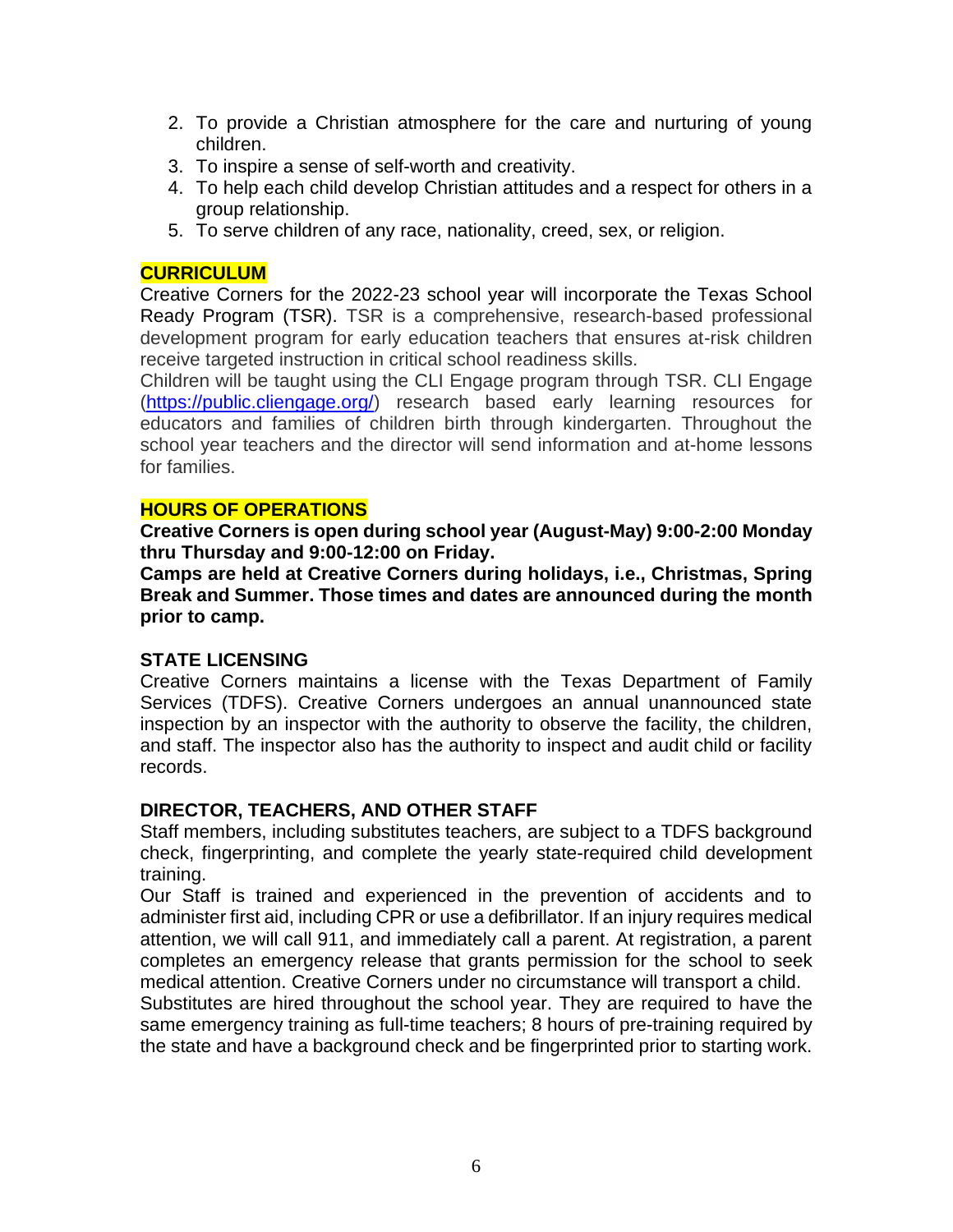#### **ACCOMMODATIONS FOR CHILDREN**

We welcome children who may need extra support and additional accommodations to be successful. These accommodations may include, home language/English language support, special needs and cultural backgrounds. Children with severe needs will be referred to the Child Find program in their local districts for the more appropriate support.

#### **REGISTRATION FEE**

Registration is announced at the start of the Spring Semester each school year. The following is the fee structure for the 2022-23 school year. **Registration is \$150 per child and is due at the time of registration. The registration fee is nonrefundable.**

#### **SUPPLIES**

The supply fee will cover most everyday supplies for the entire school year. Supplies include such things as glue, crayons, paper, etc. Your child's teacher may ask for voluntary donations for special events and activities throughout the year. The supply fee is \$200 and is due on or before August 1<sup>st</sup> or the first day of attendance. The supply fee is non-refundable.

#### **DOWN PAYMENT**

The down payment is the May tuition. This down payment is used to ensure a full year of tuition is paid. The May tuition is non-refundable.

#### **KINDERGARTEN WITHDRAWAL FEE**

If a kindergarten student withdraws prior to the end April a \$500 withdrawal fee is charged.

#### **TUITION PLAN**

Tuition may be paid in full on or before August 1, 2022 or paid in monthly installments. monthly payments are due on the  $1<sup>st</sup>$  of each month August – April.

| <b>Class</b>            | <b>Tuition</b> | <b>Monthly</b><br><b>Installment</b> |
|-------------------------|----------------|--------------------------------------|
| Kindergarten            | \$6000         | \$600                                |
| Full time (Mon-<br>Fri) | \$5000         | \$500                                |
| Three<br>days/week      | \$3250         | \$325                                |
| 2 days/week             | \$2750         | \$275                                |

#### **LATE PAYMENTS**

Payments not made on or before the  $10<sup>th</sup>$  of the month will result in a \$25.00 late fee will be charged. If the tuition is not paid by the end of the month, the child will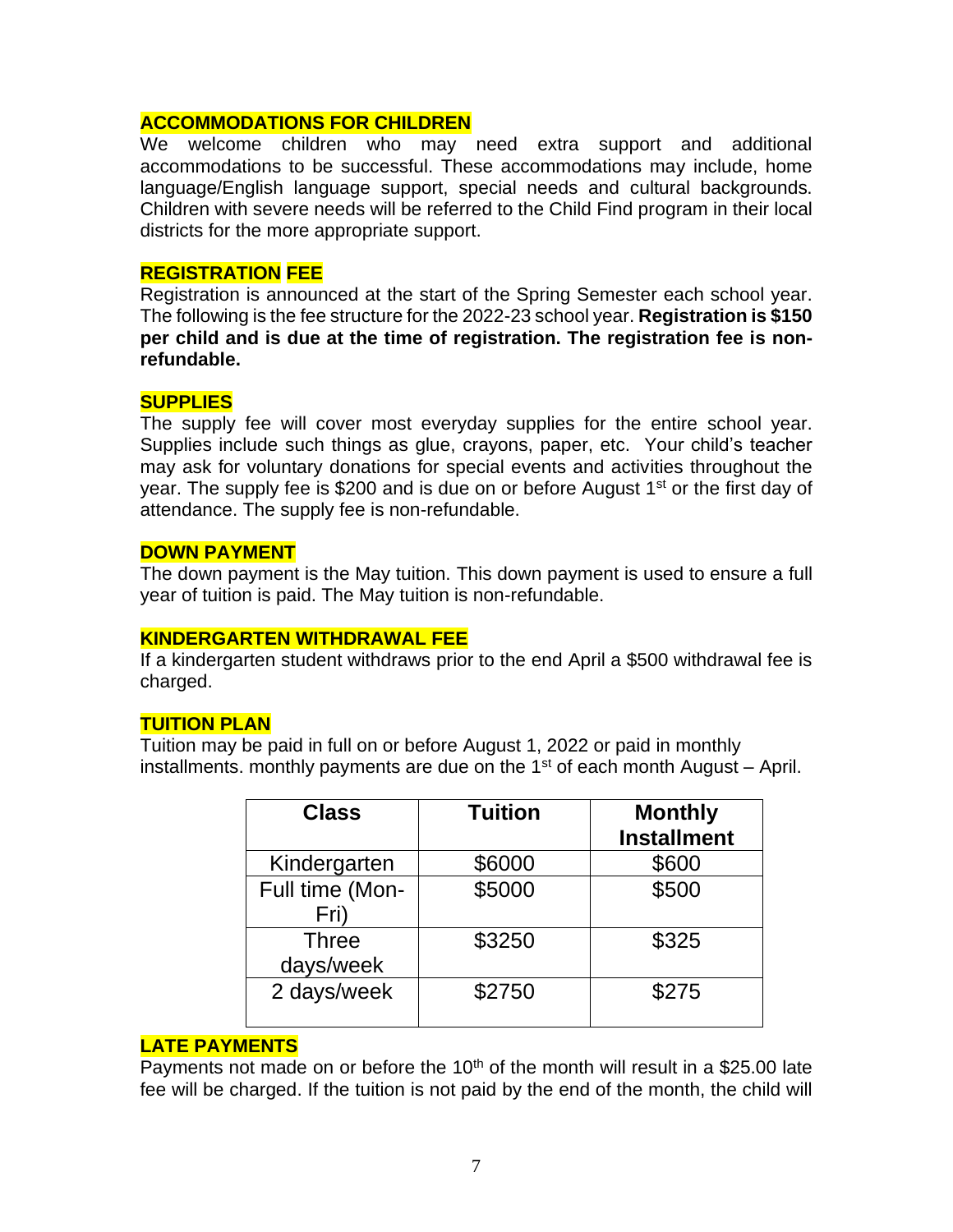not be allowed to attend until the late and current month's tuition is paid in full. Please feel free to discuss any problems or financial issues with the Director. Scholarship assistance may be available to qualified families, and additional information is available upon request.

#### **REFUND POLICY**

Due to our nonprofit status, we are unable to give refunds or credit for absences. In the event the school had to close due to severe weather or downed utilities, no refund will be given, unless approved by the Board of Directors.

#### **WITHDRAWAL FROM SCHOOL**

Weekday Ministries is a church-mission program, not church funded program and is non-profit in nature. As long as a child is enrolled in the program, the family is responsible for paying tuition. If you are planning to move, or you decide to withdraw your child from the program, you must notify the Director, in writing, 30 days prior to your withdrawal from school. The registration fee, supply fees, and last month tuition will not be refunded. However, any tuition that has been prepaid for the period from the date of withdrawal through April 30th will be refunded on a prorated basis.

#### **COMMUNICATION WITH PARENTS**

Parents are extremely important to the teachers, director and staff at Creative Corners. The director has an open-door policy and welcomes parents' input. The school began using the Procare system in 2020-21 school year during the height of the COVID-19 pandemic. This program uses a phone app whereby parents and teachers can message, reports from the school are entered for parents, activity reports and pictures are sent to parents, attendance is taken, parents sign children in and out and billing invoices and payments are made. This program has opened the doors of communication even as our campus has been closed to parents during the pandemic.

#### **PARENT/CHILD CONTACT INFORMATION**

When registering a child the parent should give accurate phone numbers, emails and addresses. If any contact information changes during the school year the parent should make the changes on the Procare app to keep all contact information up to date.

#### **SCHOOL VISITS & TOURS**

Parents are permitted to drop by the center unannounced. However, there are stipulations such as looking through the observation window that are in every classroom, and try not to be seen by the children. Going into the classroom disrupts the activities and some children begin to become upset thinking it is time to be picked up. If you feel you need to visit in the classroom, please let the teacher know, why you are there, and keep the visit brief.

School tours will be given when scheduled with the director and after school hours.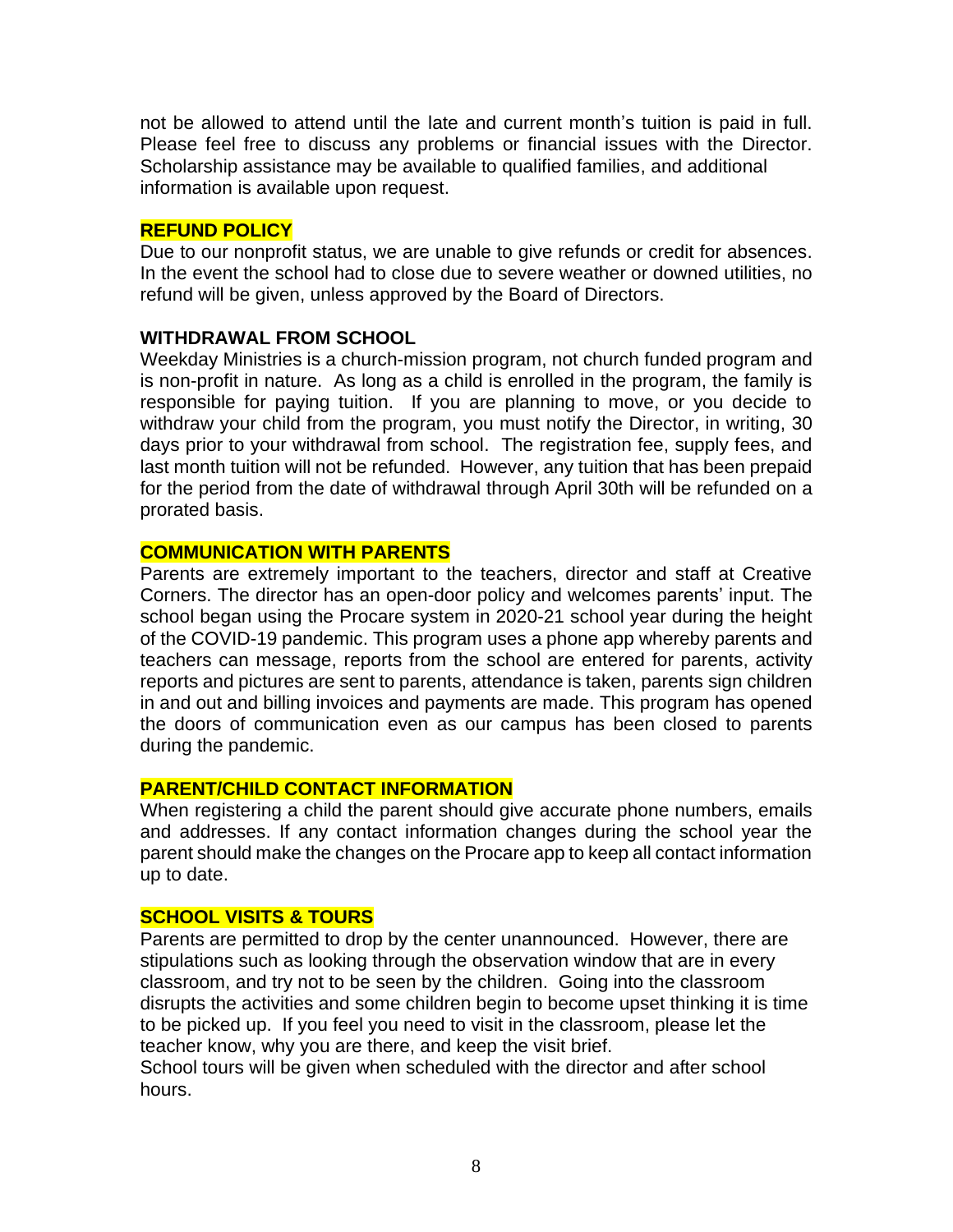Visitors and parents must not be under the influence of or impaired by alcohol, controlled substances, smoke or use tobacco on the child-care premises, playground or on field trips

At this time, we are not allowing parent visits or tours because of COVID-19 protocols. The director will inform parents when it is possible again.

#### **PARENT SURVEYS**

**Parents are asked for input through surveys several times a year. At the end of the year a survey is sent to rate the program in several domains.** 

#### **GANG-FREE ZONE**

Under the Texas Penal Code, any area within 1,000 feet of a childcare center is a gang free zone, where criminal offenses related to organized criminal activity are subject to harsher penalty.

## **Section 2. Classroom Procedures**

#### **TEACHER TO STUDENT RATIOS**

Other than our kindergarten and classes smaller than 10 students has two teachers and a student-teacher ratio that is equal to or lower than that required by state guidelines. Our kindergarten class has one teacher and a maximum of 12 students.

#### **CLASS ROOM SCHEDULES**

Each classroom has a schedule that is posted. The teachers follow a common curriculum. Schedules will be sent home at the beginning of the school year.

#### **CHAPEL**

Chapel takes place under the direction of the LCUMC Children's Director. Chapel incorporates songs and stories to teach familiar Bible lessons and basics of the Christian faith. Kindergarten and Preschool children attend chapel once each week.

#### **HOLIDAYS**

Creative Corners follows the CCISD academic calendar. A school calendar will be provided at the start of the year, posted in the Directors office, and posted on the school website.

#### **CLASS PLACEMENT**

Class placement is made by the Director. Parents may not request teachers.

#### **ARRIVAL PROCEDURES**

Dropoff begins at 8:45 a.m. Parents should **remain** in their car and, pull up to the entrance. Upon arrival, a daily visual health check will be performed by a teacher. The purpose of the health check is to determine if your child is well enough to attend school. A teacher will take the child's temperature. Children with a temp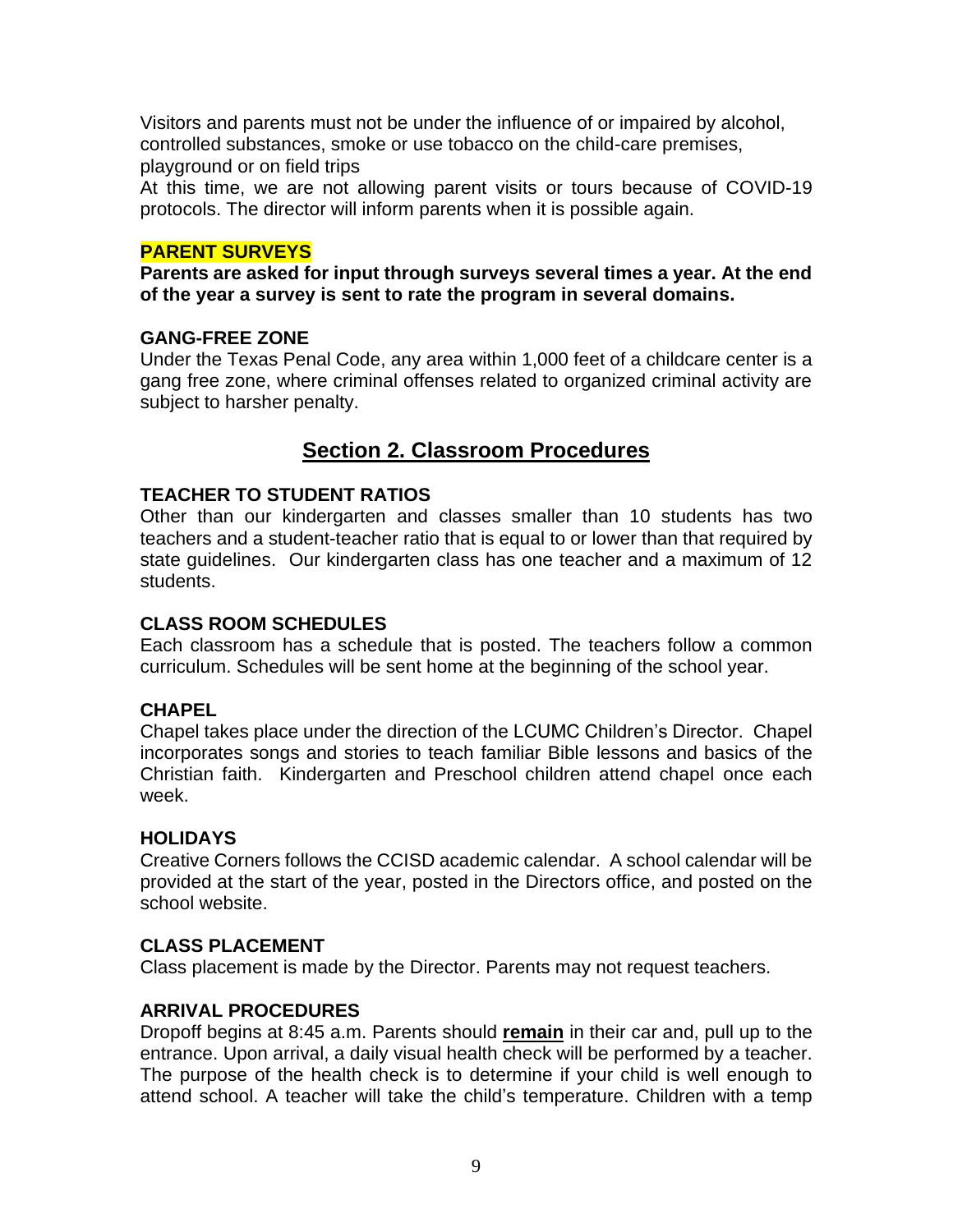above 100.4, a cough or runny nose will not allowed to come to school. The Director/Asst. Director will make final decisions about the child's ability to attend school. Parents should sign their child(ren) in using the Procare app.

## **LATE ARRIVAL**

School begins at 9:00a.m. It is important that your child arrive on time as the start of the day is very important. Not only, does it set the tone of the day but important procedures and lesson focus is done beginning at 9:00a.m. If you should arrive after 9:00, and the teachers have already entered the building, please park and bring your child into the church. Ring the doorbell at the school entrance, and someone will come and meet you. The teacher who meets you at the door will do the complete health check prior to allowing the child into the building.

## **DEPARTURE**

Pickup begins at 2:00 on Monday through Thursday and 12:00 on Friday. Please be **prompt** in picking up your child. Parents should sign their child out using the Procare app. Children will be brought out to your car and helped into your car by the teacher. Parents are responsible for buckling children into their safety seat. Parents should pull up out of the way to buckle seats. Children will not be put in a car without the appropriate safety seat for the child.

## **LATE PICK UP**

There is a \$1.00 per minute late pick-up penalty for each minute after 2:15 on Monday through Thursday and 12:15 on Friday. At the time of late pick-up, you will be asked to sign a late pick-up notice, which will be filed in your student's file.

#### **AUTHORIZED RELEASE AND SECURITY CODE**

Children will only be released to those authorized by parents in the Procare app. The app will assign a pickup code that must be provided at pickup. Anyone who is not listed as a "parent" on Procare will need to show a driver's license to the Director or Assistant Director before the child will be released.

## **ATTENDANCE**

The best way to prepare your child for school is to have them in attendance daily. Attendance and success in school are closely correlated. It is important that this "habit" of attending school, except when ill, begins at an early age. Children who miss school on a regular basis, feel they are missing out and have a hard time catching up to the other children. Although, there is not a required number of days your child must attend, frequent absences will affect your child's performance.

## **EARLY CHECK OUT**

Anytime a parent needs to check a child out early they should contact the teacher via the Procare app so the child will be ready when the parent arrives. Parent should ring the bell at the door at the front of the school. The Asst. Director will bring the child to the parent. Parent should sign child out at time of pick up.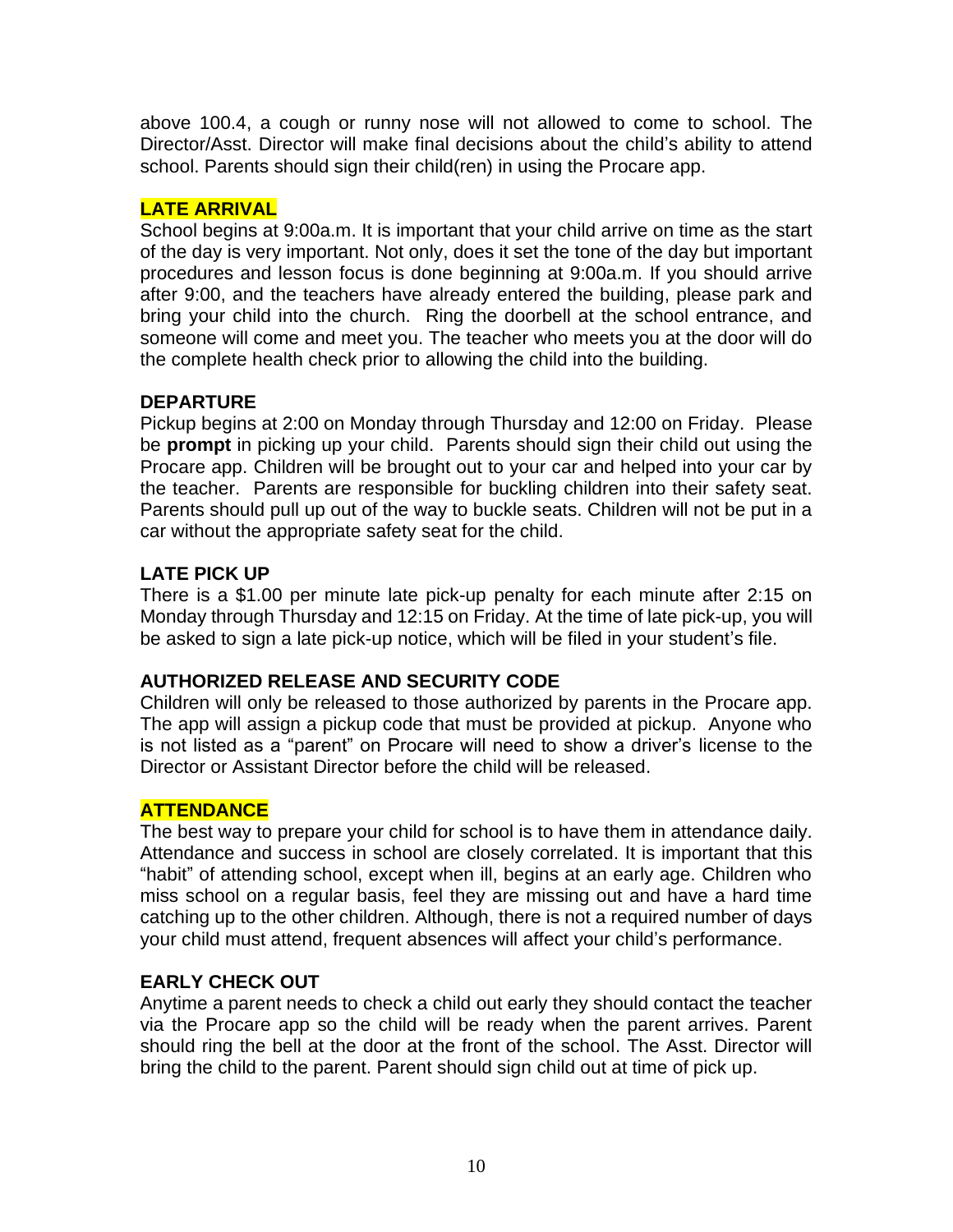#### **ILLNESSES**

Please keep your child at home if he or she is experiencing any of the following: Fever (a fever is a temperature over 100.4 degrees. Students must be fever-free, without fever reducing medication for at least 24 hours prior to returning to school.) Diarrhea

Vomiting

Headache

Sore Throat

Lice (all nits must be removed before the child may return to school.)

Any contagious or communicable disease (Please contact the Director immediately so that other parents may be notified.) If the health department is involved, we must follow their guidelines exactly so as not to be cited for noncompliance. When your child returns to school after having any contagious or communicable illness, they must have a note from a physician clearing them to return.

The director will contact the parent to pick up the child if he/she develops any of the above symptoms while at school. We ask that the parent pick up the child from the director's office within 30 minutes.

Anytime your child is sent home with an illness suspected to be contagious they must have a note from a physician clearing them to return

#### **IMMUNIZATION RECORD**

All children need to meet the Texas Department of Health and Human Services immunization requirements. A good health form will be given to you at registration. This form must be filled out and signed by your child's physician and returned to school, along with a current immunization record, prior to the first day of school. Children missing these forms will not be allowed in the classroom. THERE ARE NO EXCEPTIONS TO THIS RULE.

#### **MEDICATION POLICY**

All medication must be marked with your child's name, in the original container, and have the doctor's instructions included on the labeling. Children receiving medication must have a written permission form, which can be found in the Director's office. Creative Corners staff cannot administer medication. The Director is the only State authorized person who can administer medication.

#### **VISUAL AND AUDITORY SCREENING**

Visual acuity and auditory screening are required by the state for children who are age 4 by September 1 and are enrolled in preschool. You must see your pediatrician for these screenings or take advantage of area screenings that are provided as a public service. After school begins, a copy of the hearing and vision screenings report will need to be turned in for your child's file.

#### **CLOTHING**

Please put your child's name on each article of outside clothing that might be misplaced. Children should wear comfortable play clothes that they can get dirty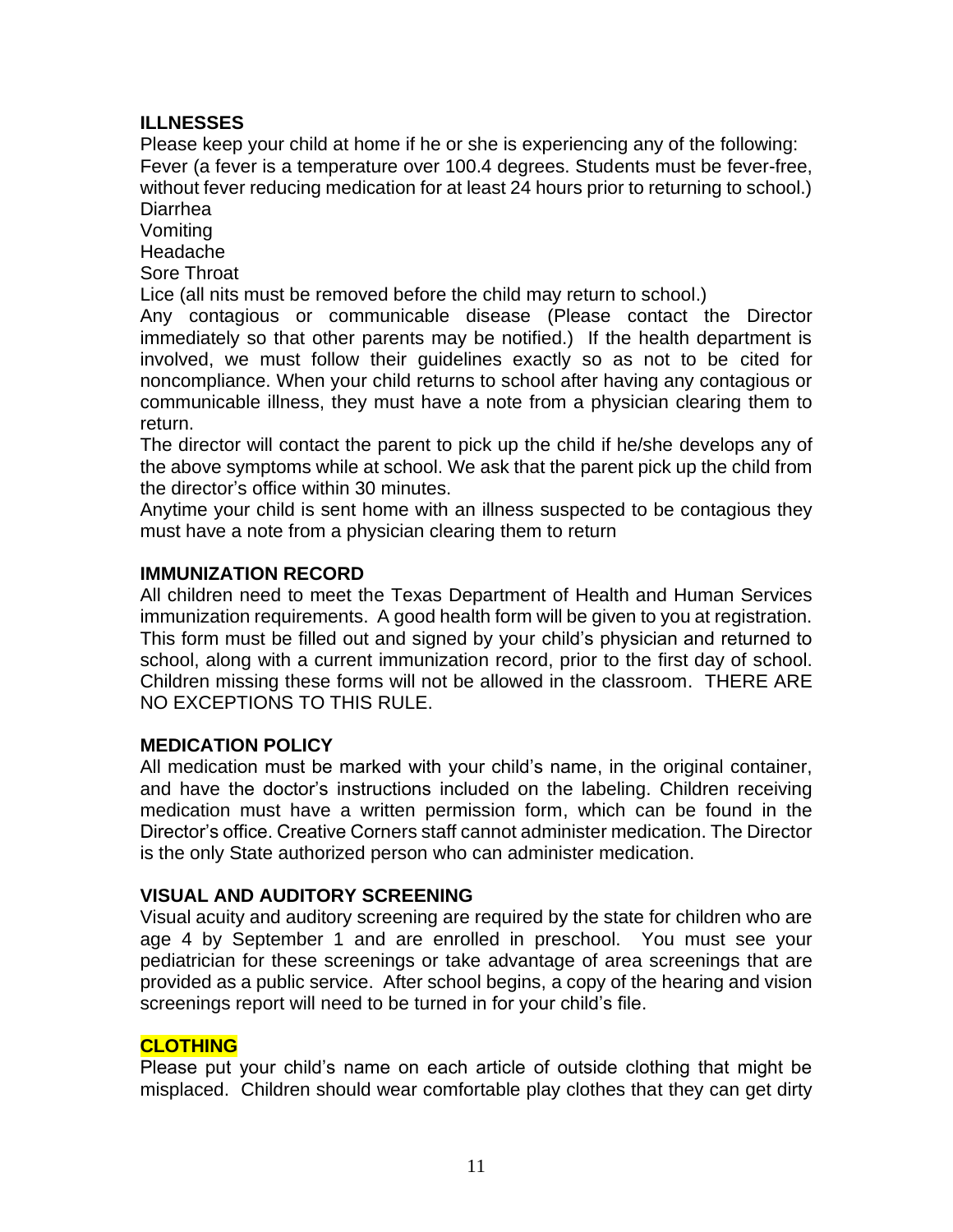and closed-toed, rubber-soled shoes to enable them to participate freely in the painting, gluing, sand, water play, and playground activities. Children will also need a change of clothes left in their backpacks.

## **BACKPACKS**

Your children should bring a roomy backpack to school to transport notices, papers, lunch and art. Please label all of your children's belongings in case they get misplaced.

## **NUTRITION EDUCATION & PROCEDURES**

Creative Corners does not provide meals or snacks to the children in our care. We do encourage our parents to send nutritious foods and drinks with their children daily. A list of healthy lunch foods and snacks will be sent home at the beginning of each school year. Sugary, non-nutritious drinks, will not be allowed. Children are required to bring a reusable water bottle every day. Water intake is encouraged throughout the day. For more information concerning Health & Nutrition Practices refer to links on the website.

#### **LUNCH**

Children should bring a healthy lunch. There will be plenty of time for them to eat their lunch. Children eat their lunches in the classroom. Parents may provide bibs for their child. Please do not send in any soda, candy, or glass containers. There are no refrigerators or microwaves available for storing or heating lunches.

#### **SNACKS**

The children will have a snack time each day. Children under 2 years will need to provide a sippy cup, which will be kept for the school year. Preschool children participate in nutritional cooking experiences that may include eating what they have cooked.

#### **FOOD ALLERGIES**

Children with food allergies should complete a Food Allergy & Anaphylaxis Emergency Care Plan, and have the child's physician sign it. Any medication needed to treat the allergy should accompany the child to school. Medication and plan will be kept in the child's classroom. The form can be found on the website and should be completed yearly.

In the event we have a child with food allergies in a classroom, you will be notified. In that event, please be sure not to send in items pertaining to the allergy. Thank you for your cooperation with this important rule

#### **TOILET TRAINING**

Teachers may let a parent know when the child shows signs of readiness for toilet training. Communication between parents and teachers is essential to a successful and stress-free process. In order for children to be enrolled in the preschool program (3-5 years old), they must be potty trained (no pull-ups) at start of the school year. (If your child has special circumstances, please talk to the director,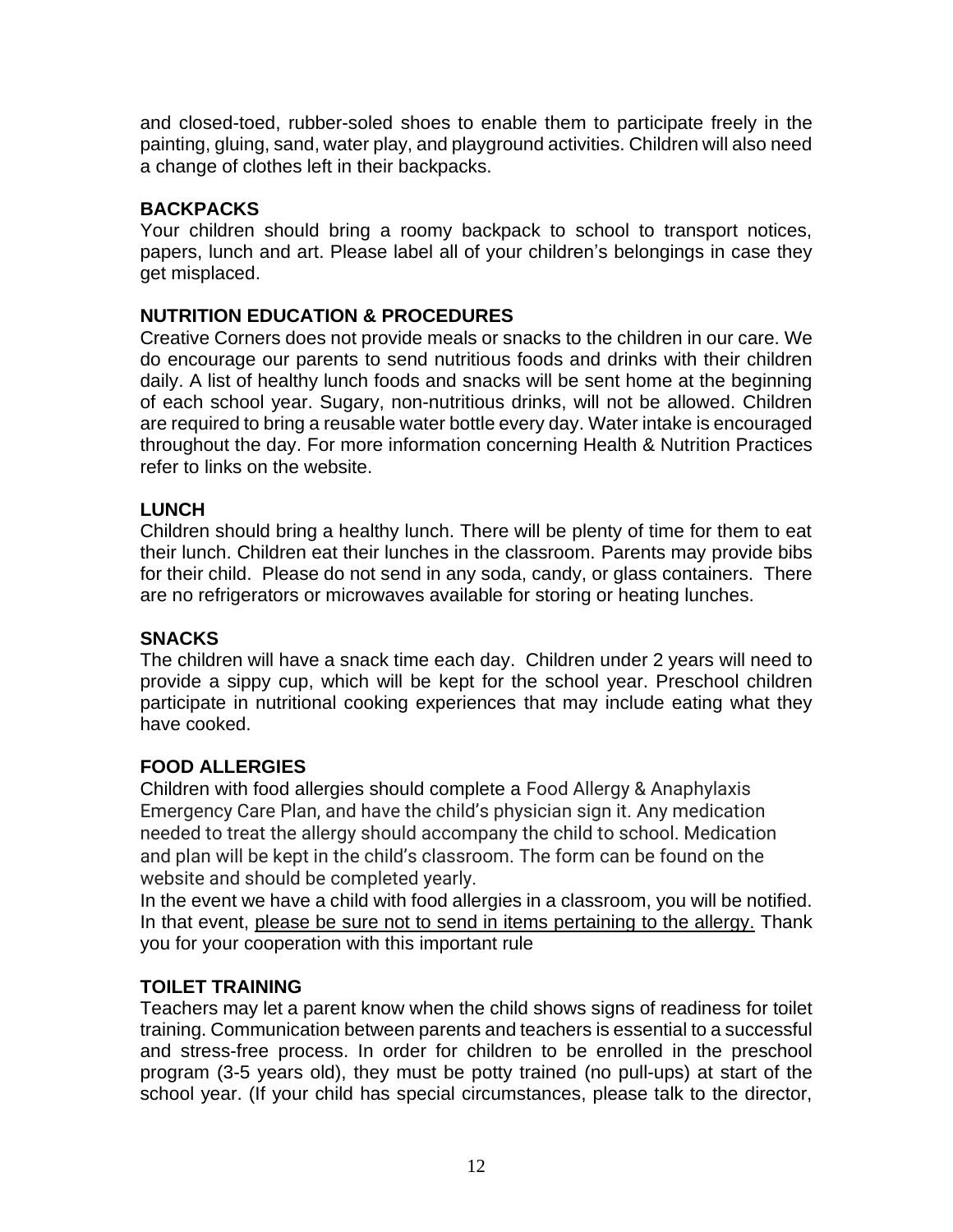and we will attempt to work towards a beneficial solution.)

#### **NAPPING**

Children's Day Out program offers napping period from 12:15-1:45. Children must be quiet during this time and not disturb other children. If a child continually disrupts other children the director will encourage the child to lay down in the office. If the disruptions are continually over a period of time, the director may request the parent pick up the child

#### **PACIFIERS**

Pacifiers are not recommended for children over the age of 12 months. However, children may have access to personal pacifiers during naptime at a parent's request.

#### **SAFE SLEEP**

Children's faces shall not be covered with blankets, linens, or clothing. Children are not required to sleep. However, if an awake child is endangering or disturbing sleeping children, parents may be asked to pick-up their child.

#### **TOYS**

Please leave toys at home unless it is your child's show-and-tell day. Each child has a special time set aside to show something brought from home. Teachers will give you more information on specific requirements.

#### **BREASTFEEDING ACCOMMODATIONS**

Although, Creative Corners does not have programs for children younger than 18 months, we will still offer a private space for moms who are breastfeeding, if needed. The parent should contact the director and she will show the parent to the appropriate space.

#### **SUNSCREEN AND BUG SPRAY**

Teachers will not apply sunscreen or bug spray. Parents should apply these items prior to bringing them to school.

#### **TAKE HOME FOLDERS**

Kindergarten and Preschool children will be bringing home a two-pocket folder, supplied by the Teachers for notices, papers, etc. Please work with your child to establish a daily routine for checking the folder and keeping it in the backpack so that it comes back to school every morning.

#### **SCHOLASTIC BOOK CLUB**

Once a month, a Scholastic Book Club order forms will be sent home. It is an inexpensive way to build your home library and to expand your children's literacy experiences. When you order, our school earns bonus points those teachers use to purchase books for their classroom library.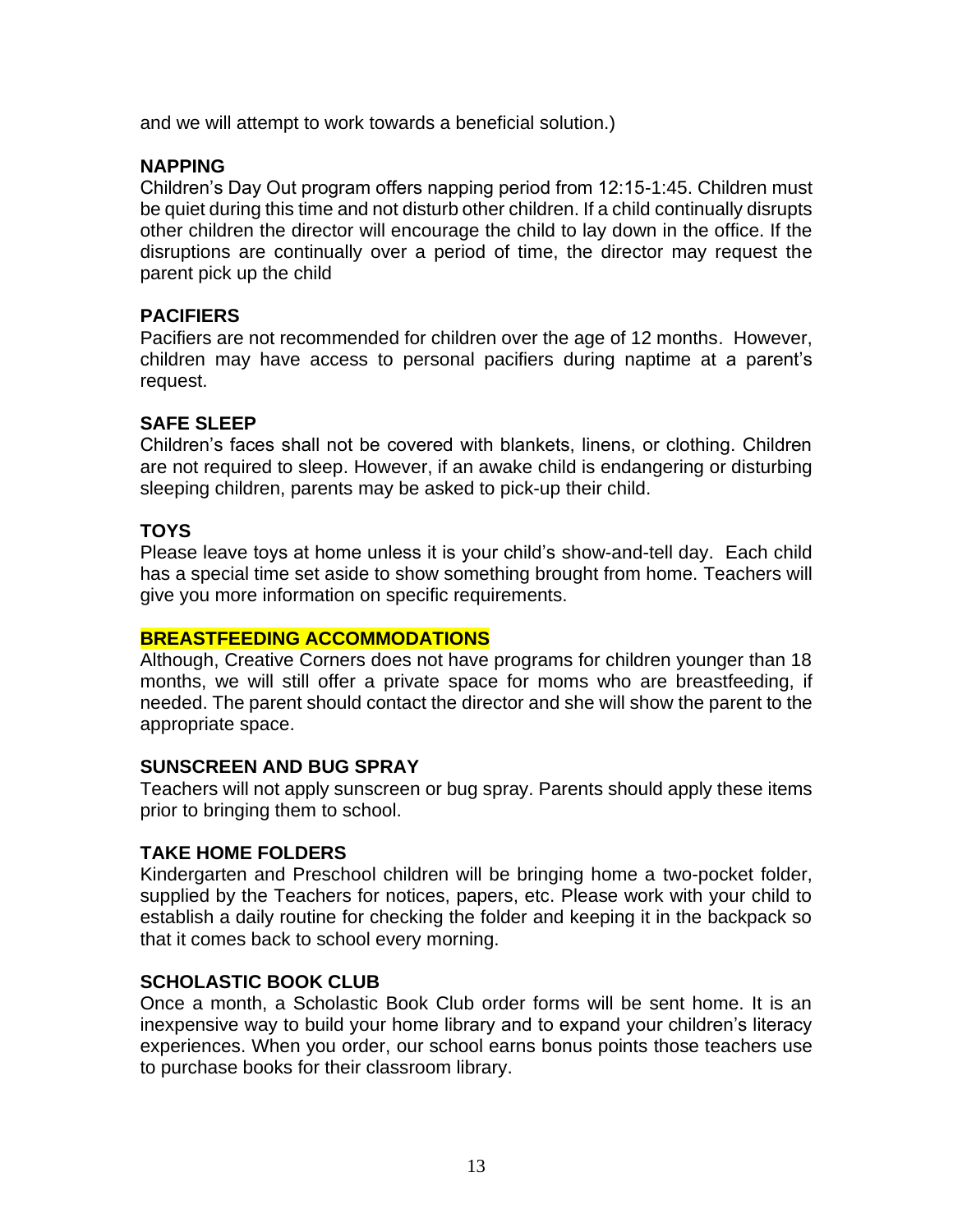#### **SCREEN TIME POLICY:**

We do not offer any independent screen time to our children. Any screen time is supervised and lead by a teacher who uses the information seen in an educational manner. For example, a tablet may be used to assist the teacher in a music lesson during warm up in the morning.

Per §746.2207 in Texas Minimum Standards:

Screen time activities offered should not exceed one hour per day. These screen time activities may not be used during mealtimes, snack times, naptimes, or rest times, do not include advertising or violence, and are turned off when not in use.

#### **PHYSICAL ACTIVITY PLAN**

Children will participate in planned teacher led activity daily. Children will go outdoors when weather permits, twice for a total of 40 minutes daily. If the weather is not appropriate the children will be in the gym. *See attached activity plan for details.* 

## **Section 3. School Functions**

#### **CLASS PARTIES**

The children celebrate Fall, Christmas, Valentine's Day, and Easter with parties at school. Parents are asked to donate party goodies and paper goods. A sign-up sheet for parties and volunteering will be available from the teacher.

#### **BIRTHDAYS**

Birthdays are special for children, and we help them celebrate. Kindergarten and Preschool children may send a special treat for birthdays such as cookies, muffins, or cupcakes for the class. If your child's birthday falls in the summer, a special day may be chosen during the school year to celebrate. Please notify your child's teacher at least one week in advance to schedule a special snack to celebrate. *PARTY INVITATIONS MAY NOT BE GIVEN OUT AT SCHOOL UNLESS EACH CHILD IN THE CLASS RECEIVES ONE.*

#### **FIELD TRIPS**

Field trips are wonderful learning experiences, and we plan several each year. Parents must provide transportation. Teachers cannot transport children. Special visits from organizations from within the community may occur throughout the year.

#### **MEET THE TEACHER**

In August, children and parents are invited to meet their teachers. The intent of Meet the Teacher is to allow children accompanied by parents to quickly find their classroom, meet their teacher, and visit with new friends. We hope that this short visit will help children feel more comfortable beginning the first day of school. More information about this day will be sent to you.

#### **KINDERGARTEN & PRESCHOOL OPEN HOUSE**

Parents are invited in October to visit the classroom, speak to the teachers, view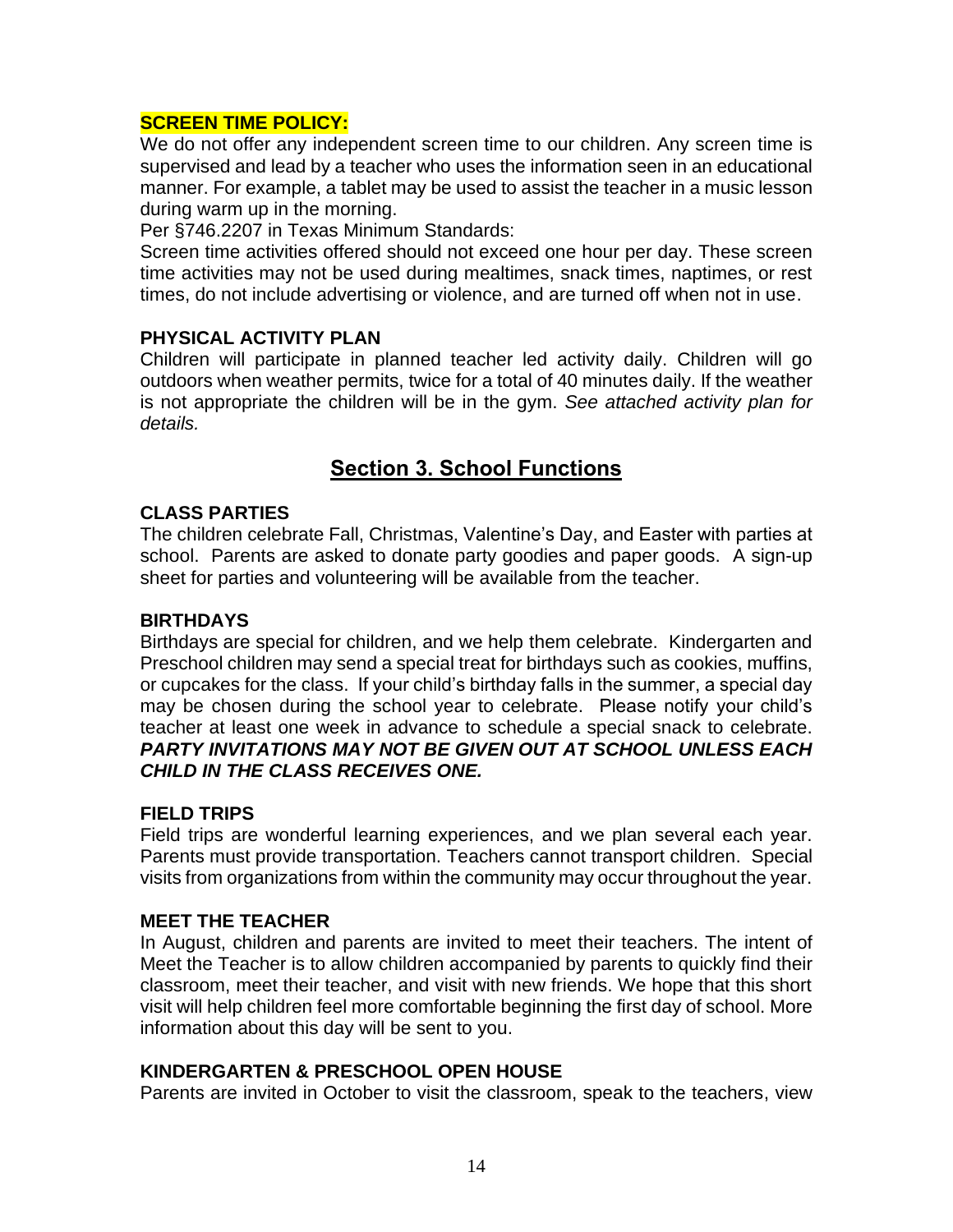children's work, and learn more about your child's day at school. This is not a conference time. If you would like a conference, please schedule a time with the Teacher.

#### **KINDERGARTEN/PRESCHOOL PERFORMANCE AND GRADUATION**

Kindergarten and Preschool will sing and play musical instruments in May. The Preschool 4's and Kindergarten will have a graduation after the performance. A reception will follow in the gym.

#### **SCHOOL PICTURES**

School pictures will be offered to all children in the Fall and Spring. Our portraits are done by Photography by Rhonda.

#### **FUNDRAISERS**

Creative Corners occasionally offers fundraisers for special projects.

#### **CONFERENCES**

Parents are invited to schedule conferences as often as needed. Kindergarten and Preschool will have conferences held twice a year during February and May. If a parent would like to have a conference at any other time, they may schedule it with the child's teacher or director.

#### **COMMUNICATION**

For answers to other questions, please contact the Director on the LCUMC **Weekday Ministries Phone Line (281) 332-8936.** If you call after school hours, the Director may not be able to return your call until the following school day. You can email the Director at [Mary.Latulippe@lcumc.org](mailto:Mary.Latulippe@lcumc.org) If there is an **emergency** or **extremely urgent** message, please call the church office at (281) 332-1557. There is also an option to communicate with your child's teacher through the ProCare app.

## **Section 4. Guidance and Discipline Policy**

#### **OVERVIEW**

Creative Corners uses positive strategies when teaching appropriate classroom behavior. Creative Corners strives to:

- Maintain consistency in expectations.
- Develop the child's understanding of his/her limits.
- Set appropriate expectations.
- Encourage self-discipline.
- Redirect a child when unacceptable behavior occurs
- Allow for appropriate consequences.

#### **DISCIPLINE IS:**

- Individualized and consistent for each child
- Appropriate to the child's level of understanding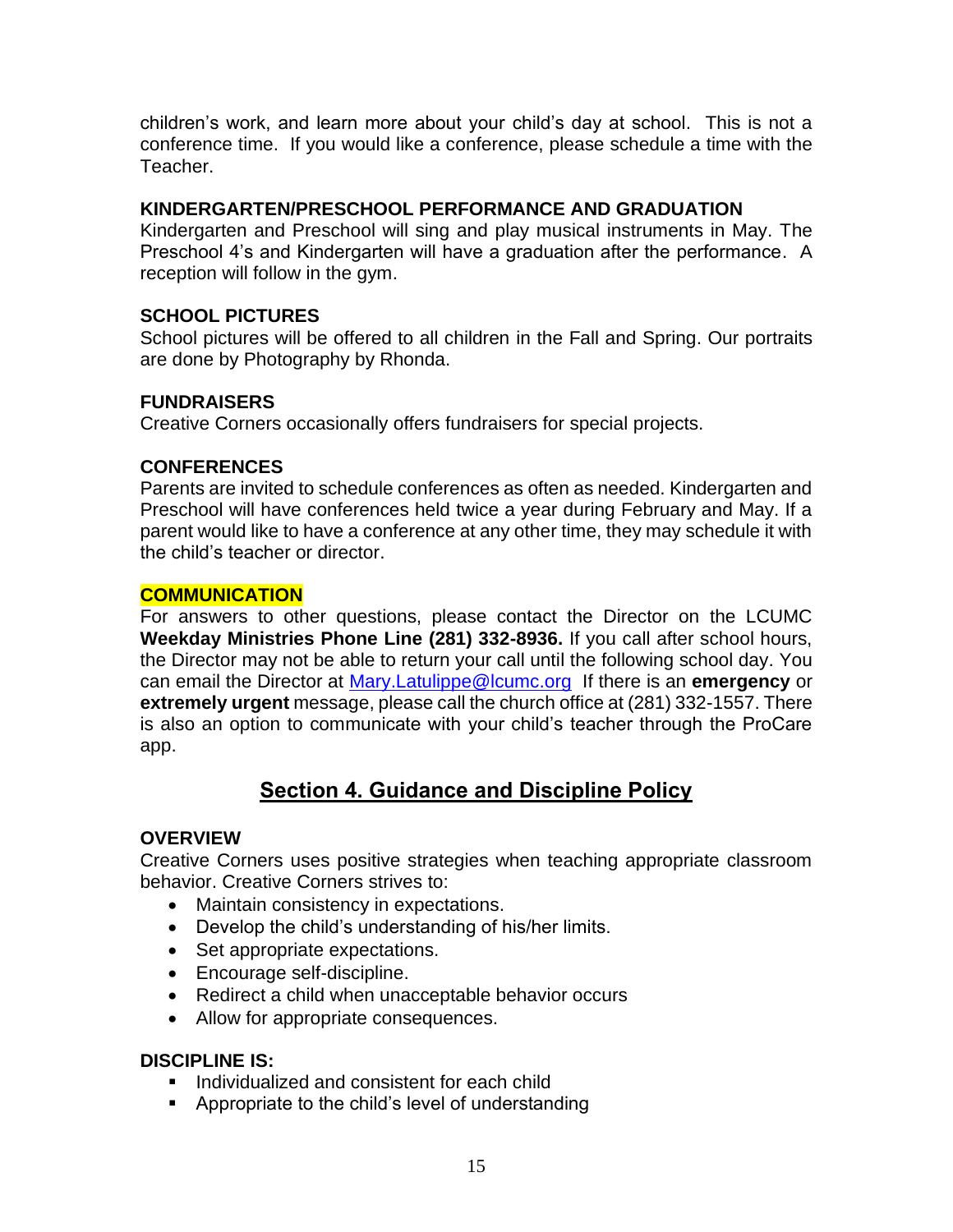▪ Directed toward teaching the child acceptable behavior and self-control

A caregiver may only use positive methods of discipline and guidance that encourages self-esteem, self-control, and self-direction, which include at least the following:

- Using praise and encouragement of good behavior instead of focusing only upon unacceptable behavior
- Reminding a child of behavior expectations daily by using clear, positive statements
- Redirecting behavior using positive statements
- Using brief supervised separation from the group, when appropriate for the child's age and development, which is limited to no more than one minute per year of the child's age.

#### **DISCIPLINE IS NOT:**

There must be no harsh, cruel, or unusual treatment of any child. The following types of discipline and guidance are prohibited:

- Corporal punishment or threats of corporal punishment
- Punishment associated with food, naps, or toilet training
- Pinching, shaking, or biting a child
- Hitting a child with a hand or an object
- Putting anything in or on a child's mouth
- **E** Humiliating, ridiculing, rejecting, or yelling at a child
- Subjecting a child to harsh, abusive, or profane language
- Placing a child in a locked or dark room, bathroom, or closet with the door closed
- Requiring a child to remain silent or inactive for inappropriately long periods of time for the child's age

#### **CONSISTENT INAPPROPRIATE BEHAVIOR:**

Creative Corners takes seriously a child who exhibits behavior that is injurious to him or herself, peers, and adults and/or is destructive to school property. Such a child may require special assistance and supervision that the school may not be able to provide. Such a decision will be made by the director after consultation with parents and teachers.

#### **BITING**

A young child who bites is trying to communicate their wants and needs and don't know how to express it. We understand that and teach the child to use their words to express what they want. The teacher will inform the parents of both students involved via Procare. The director will phone or request a parent conference if the behavior continues. In the event where the child's biting occurs more than three times in a school year and there does not seem to be improvement and/or the necessary strategies cannot be reached between all parties that child may be withdrawn from the school.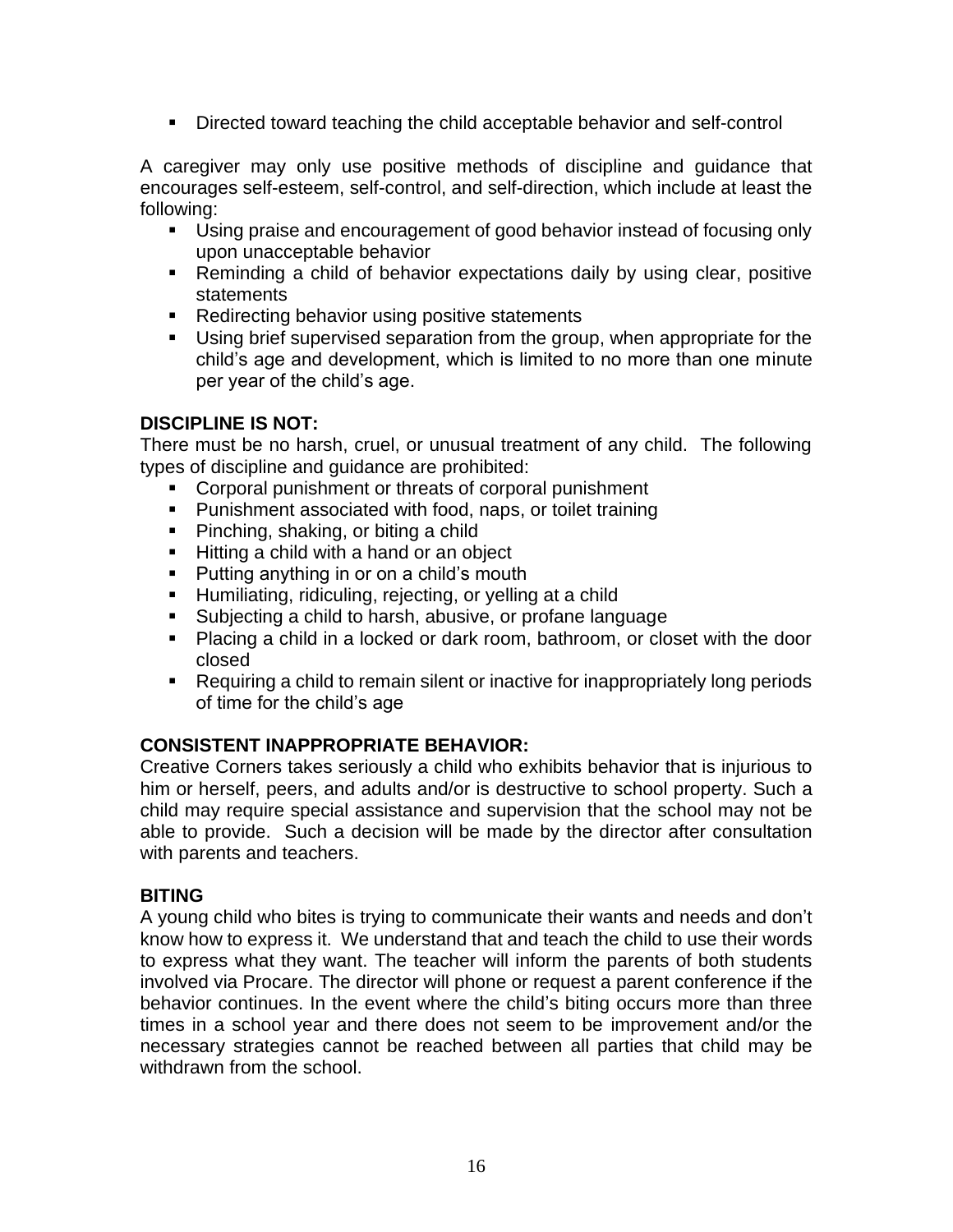#### **WITHDRAWAL FROM PROGRAM PROCEDURE:**

Your child may be removed from Creative Corners, based on a decision by the Director, if:

- 1. A parent is delinquent in payments.
- 2. A parent fails to comply with School policies.
- 3. A parent is uncooperative or hostile.
- 4. If a child's behavior becomes a hazard to teachers or students.
- 5. Creative Corners cannot meet the child's needs.

Procedure for removal:

- 1. Reminder to parent per the policies
- 2. Teachers will send incident reports to parents in the event the child's behavior or participation is not appropriate.
- 3. Director will request a meeting with parents to discuss the situation.
- 4. A plan to assist will be put into place if warranted by the director
- 5. Dismissal from program.

## **Section 5. Child Abuse**

#### **CHILD ABUSE**

The staff members of Creative Corners are legally mandated reporters. Staff must report any reasonable suspicion of child abuse or neglect to Child Protective Agency. Knowledge of child abuse and not reporting is punishable by the law and will result in a misdemeanor or fine. All Staff members receive annual child abuse training. A report must be made within 48 hours of the time abuse or neglect is suspected. If you feel a child is being abused or neglected, you can report it at www.dfps.state.tx.us.

## **Section 6. Emergency Preparedness Plan**

#### **INCLEMENT WEATHER:**

Inclement weather includes, tornados, hurricanes, torrential rain and floods. Children have drills during the school year to prepare them for this type of emergency.

On days when inclement weather is approaching close to dismissal time we may dismiss early or after the weather has passed. Parents are notified through Procare.

#### **DRILLS**

Drills are done monthly on campus and include fire, lockdown, shelter in place, and inclement weather drills.

#### *Attached you will find an emergency plan***.**